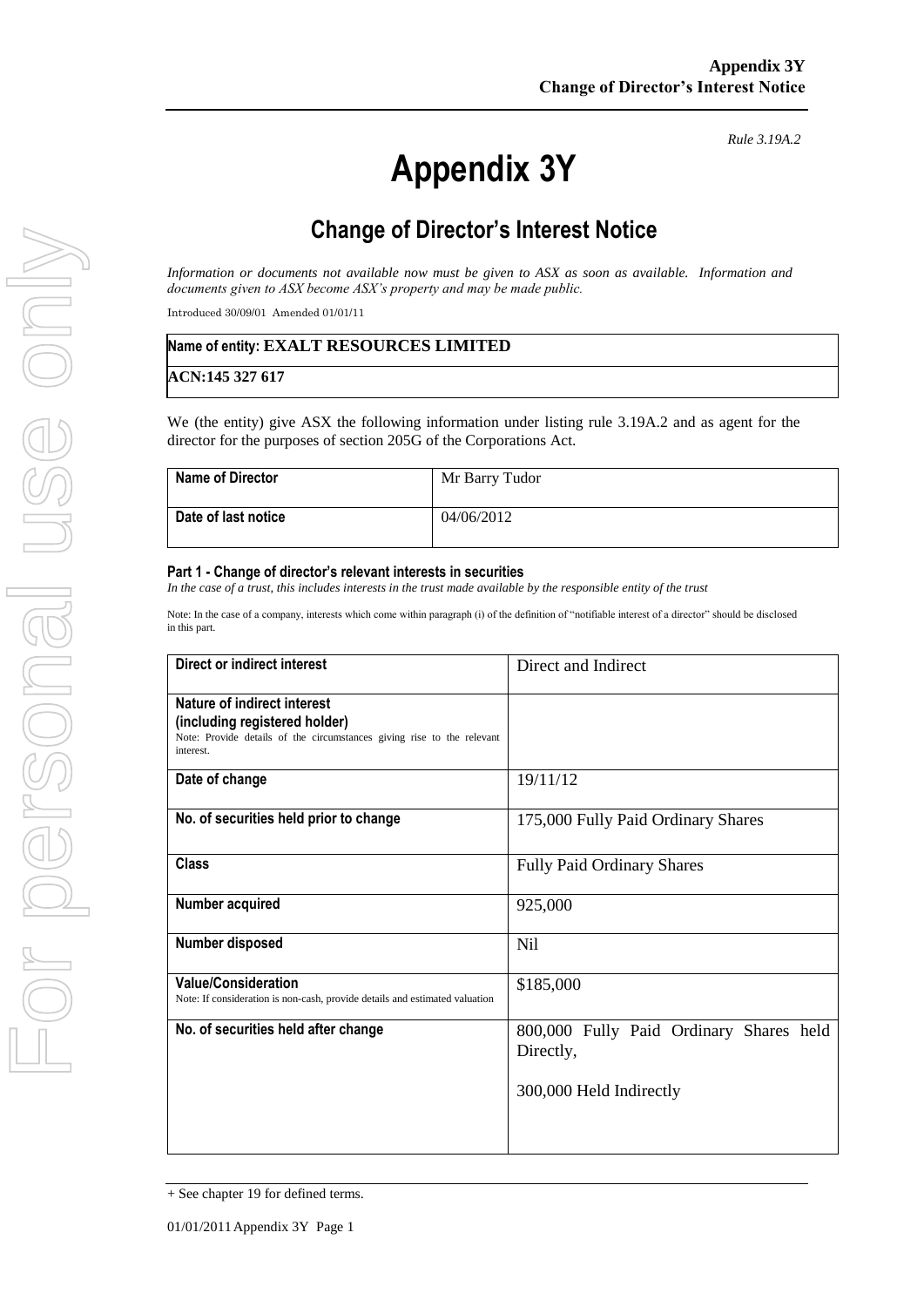| Nature of change<br>Example: on-market trade, off-market trade, exercise of options, issue of<br>securities under dividend reinvestment plan, participation in buy-back | Subscription to Offer via Prospectus |
|-------------------------------------------------------------------------------------------------------------------------------------------------------------------------|--------------------------------------|
|-------------------------------------------------------------------------------------------------------------------------------------------------------------------------|--------------------------------------|

### **Part 2 – Change of director's interests in contracts**

Note: In the case of a company, interests which come within paragraph (ii) of the definition of "notifiable interest of a director" should be disclosed in this part.

| <b>Detail of contract</b>                                                                                                                                                   | N/A |
|-----------------------------------------------------------------------------------------------------------------------------------------------------------------------------|-----|
| <b>Nature of interest</b>                                                                                                                                                   | N/A |
| Name of registered holder<br>(if issued securities)                                                                                                                         | N/A |
| Date of change                                                                                                                                                              | N/A |
| No. and class of securities to which<br>interest related prior to change<br>Note: Details are only required for a contract in relation<br>to which the interest has changed | N/A |
| Interest acquired                                                                                                                                                           | N/A |
| Interest disposed                                                                                                                                                           | N/A |
| <b>Value/Consideration</b><br>Note: If consideration is non-cash, provide details and an<br>estimated valuation                                                             | N/A |
| Interest after change                                                                                                                                                       | N/A |

## **Part 3 –** +**Closed period**

| Were the interests in the securities or contracts detailed   No<br>above traded during a <sup>+</sup> closed period where prior written<br>clearance was required? |     |
|--------------------------------------------------------------------------------------------------------------------------------------------------------------------|-----|
| If so, was prior written clearance provided to allow the trade $\vert$ N/A<br>to proceed during this period?                                                       |     |
| If prior written clearance was provided, on what date was this<br>provided?                                                                                        | N/A |

<sup>+</sup> See chapter 19 for defined terms.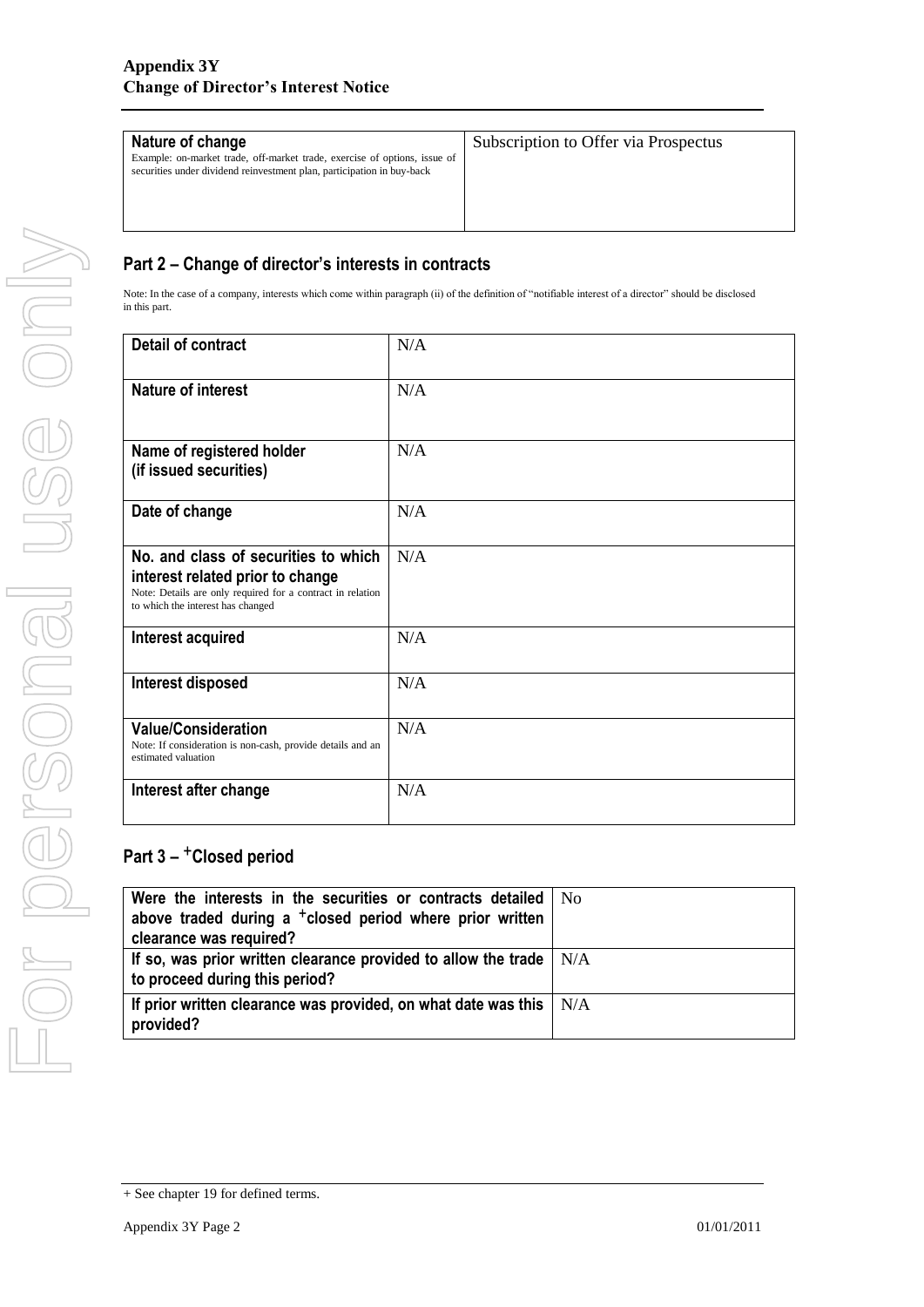# **Appendix 3Y**

## **Change of Director's Interest Notice**

*Information or documents not available now must be given to ASX as soon as available. Information and documents given to ASX become ASX's property and may be made public.*

Introduced 30/09/01 Amended 01/01/11

#### **Name of entity: EXALT RESOURCES LIMITED**

#### **ACN:145 327 617**

We (the entity) give ASX the following information under listing rule 3.19A.2 and as agent for the director for the purposes of section 205G of the Corporations Act.

| <b>Name of Director</b> | Mr Emmanuel Correia |
|-------------------------|---------------------|
| Date of last notice     | 30/5/2011           |

#### **Part 1 - Change of director's relevant interests in securities**

*In the case of a trust, this includes interests in the trust made available by the responsible entity of the trust*

Note: In the case of a company, interests which come within paragraph (i) of the definition of "notifiable interest of a director" should be disclosed in this part.

| Direct or indirect interest                                                                                                                         | Direct and Indirect                                              |
|-----------------------------------------------------------------------------------------------------------------------------------------------------|------------------------------------------------------------------|
| Nature of indirect interest<br>(including registered holder)<br>Note: Provide details of the circumstances giving rise to the relevant<br>interest. |                                                                  |
| Date of change                                                                                                                                      | 19/11/12                                                         |
| No. of securities held prior to change                                                                                                              | 1,206,251 Fully Paid Ordinary Shares<br>1,702,085 \$0.20 Options |
| <b>Class</b>                                                                                                                                        | <b>Fully Paid Ordinary Shares</b>                                |
| Number acquired                                                                                                                                     | 111,775                                                          |
| Number disposed                                                                                                                                     | Nil                                                              |
| <b>Value/Consideration</b><br>Note: If consideration is non-cash, provide details and estimated valuation                                           | \$22,355                                                         |
| No. of securities held after change                                                                                                                 | 1,318,026 Fully Paid Ordinary Shares<br>1,702,085 \$0.20 Options |

<sup>+</sup> See chapter 19 for defined terms.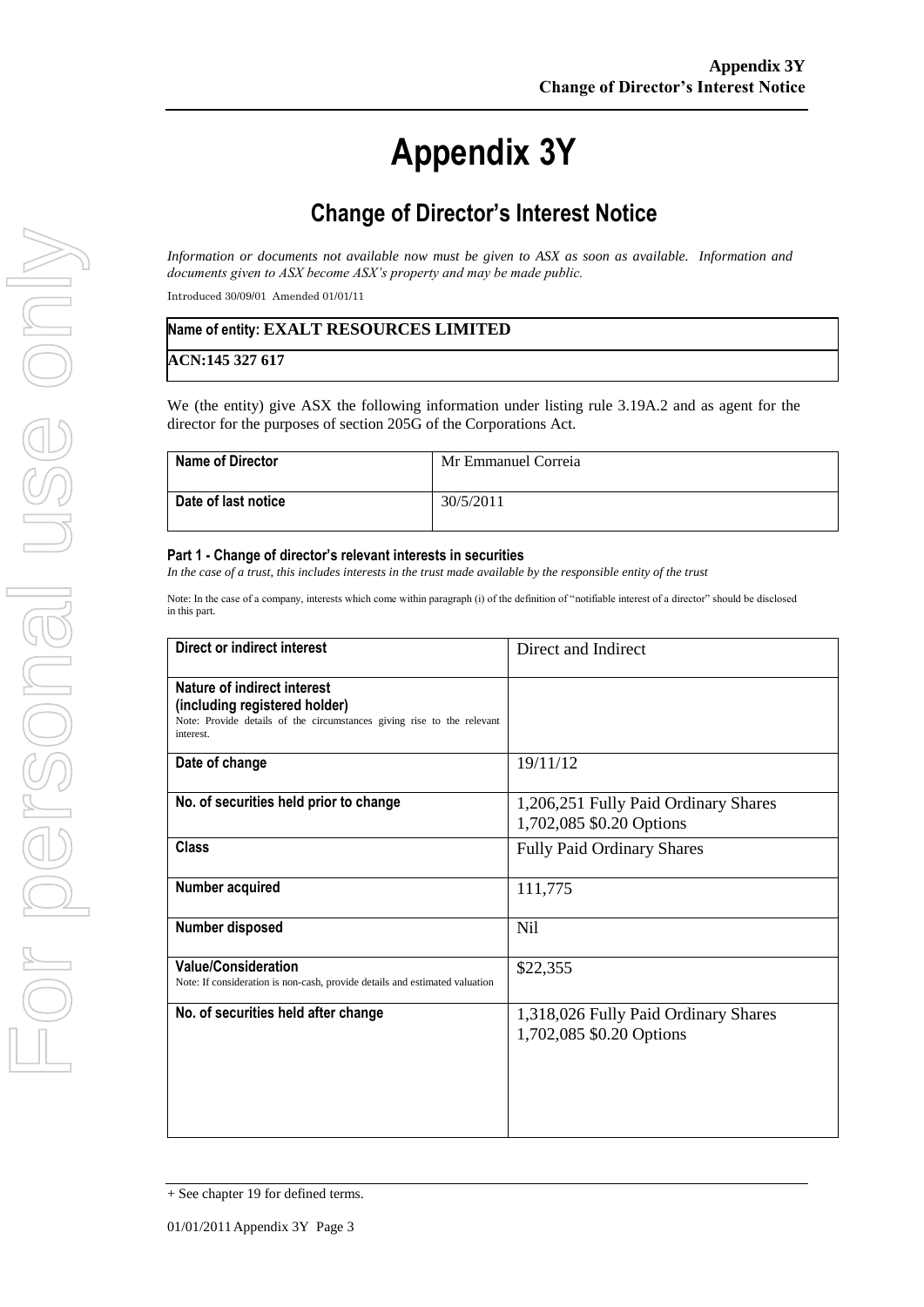| Nature of change<br>Example: on-market trade, off-market trade, exercise of options, issue of<br>securities under dividend reinvestment plan, participation in buy-back | Subscription to Offer via Prospectus |
|-------------------------------------------------------------------------------------------------------------------------------------------------------------------------|--------------------------------------|
|-------------------------------------------------------------------------------------------------------------------------------------------------------------------------|--------------------------------------|

### **Part 2 – Change of director's interests in contracts**

Note: In the case of a company, interests which come within paragraph (ii) of the definition of "notifiable interest of a director" should be disclosed in this part.

| <b>Detail of contract</b>                                                                                                                                                   | N/A |
|-----------------------------------------------------------------------------------------------------------------------------------------------------------------------------|-----|
| <b>Nature of interest</b>                                                                                                                                                   | N/A |
| Name of registered holder<br>(if issued securities)                                                                                                                         | N/A |
| Date of change                                                                                                                                                              | N/A |
| No. and class of securities to which<br>interest related prior to change<br>Note: Details are only required for a contract in relation<br>to which the interest has changed | N/A |
| Interest acquired                                                                                                                                                           | N/A |
| Interest disposed                                                                                                                                                           | N/A |
| <b>Value/Consideration</b><br>Note: If consideration is non-cash, provide details and an<br>estimated valuation                                                             | N/A |
| Interest after change                                                                                                                                                       | N/A |

## **Part 3 –** +**Closed period**

| Were the interests in the securities or contracts detailed   No      |     |
|----------------------------------------------------------------------|-----|
| above traded during a <sup>+</sup> closed period where prior written |     |
| clearance was required?                                              |     |
| If so, was prior written clearance provided to allow the trade       | N/A |
| to proceed during this period?                                       |     |
| If prior written clearance was provided, on what date was this       | N/A |
| provided?                                                            |     |

<sup>+</sup> See chapter 19 for defined terms.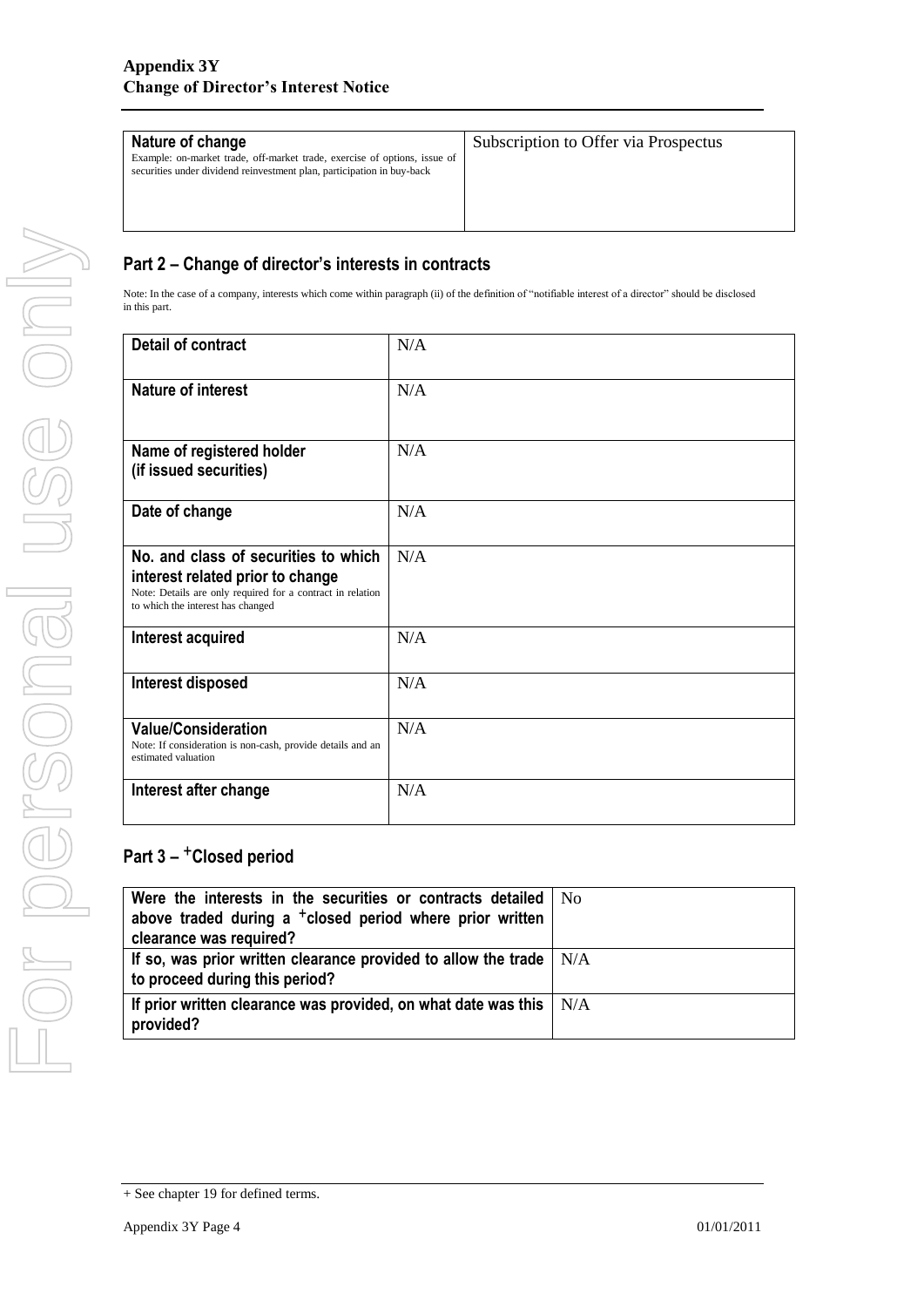# **Appendix 3Y**

## **Change of Director's Interest Notice**

*Information or documents not available now must be given to ASX as soon as available. Information and documents given to ASX become ASX's property and may be made public.*

Introduced 30/09/01 Amended 01/01/11

#### **Name of entity: EXALT RESOURCES LIMITED**

#### **ACN:145 327 617**

We (the entity) give ASX the following information under listing rule 3.19A.2 and as agent for the director for the purposes of section 205G of the Corporations Act.

| <b>Name of Director</b> | Mr Shane Hartwig |
|-------------------------|------------------|
| Date of last notice     | 30/5/2011        |

#### **Part 1 - Change of director's relevant interests in securities**

*In the case of a trust, this includes interests in the trust made available by the responsible entity of the trust*

Note: In the case of a company, interests which come within paragraph (i) of the definition of "notifiable interest of a director" should be disclosed in this part.

| <b>Direct or indirect interest</b>                                                                                                                  | Direct and Indirect                                                                                                                                                                                                                    |
|-----------------------------------------------------------------------------------------------------------------------------------------------------|----------------------------------------------------------------------------------------------------------------------------------------------------------------------------------------------------------------------------------------|
| Nature of indirect interest<br>(including registered holder)<br>Note: Provide details of the circumstances giving rise to the relevant<br>interest. |                                                                                                                                                                                                                                        |
| Date of change                                                                                                                                      | 19/11/12                                                                                                                                                                                                                               |
| No. of securities held prior to change                                                                                                              | Direct<br>475,001 Fully Paid Ordinary Shares<br>31 <sup>st</sup><br>1,158,334 Options<br>$\$0.20,$<br>Exp<br>December 2015)<br>Indirect<br>875,000 Fully Paid Ordinary Shares<br>391,667 Options (\$0.20, Exp $31st$ December<br>2015) |
| <b>Class</b>                                                                                                                                        | Fully Paid Ordinary Shares                                                                                                                                                                                                             |
| Number acquired                                                                                                                                     | 211,774                                                                                                                                                                                                                                |
| Number disposed                                                                                                                                     | Nil                                                                                                                                                                                                                                    |
| <b>Value/Consideration</b><br>Note: If consideration is non-cash, provide details and estimated valuation                                           | \$42,355                                                                                                                                                                                                                               |

<sup>+</sup> See chapter 19 for defined terms.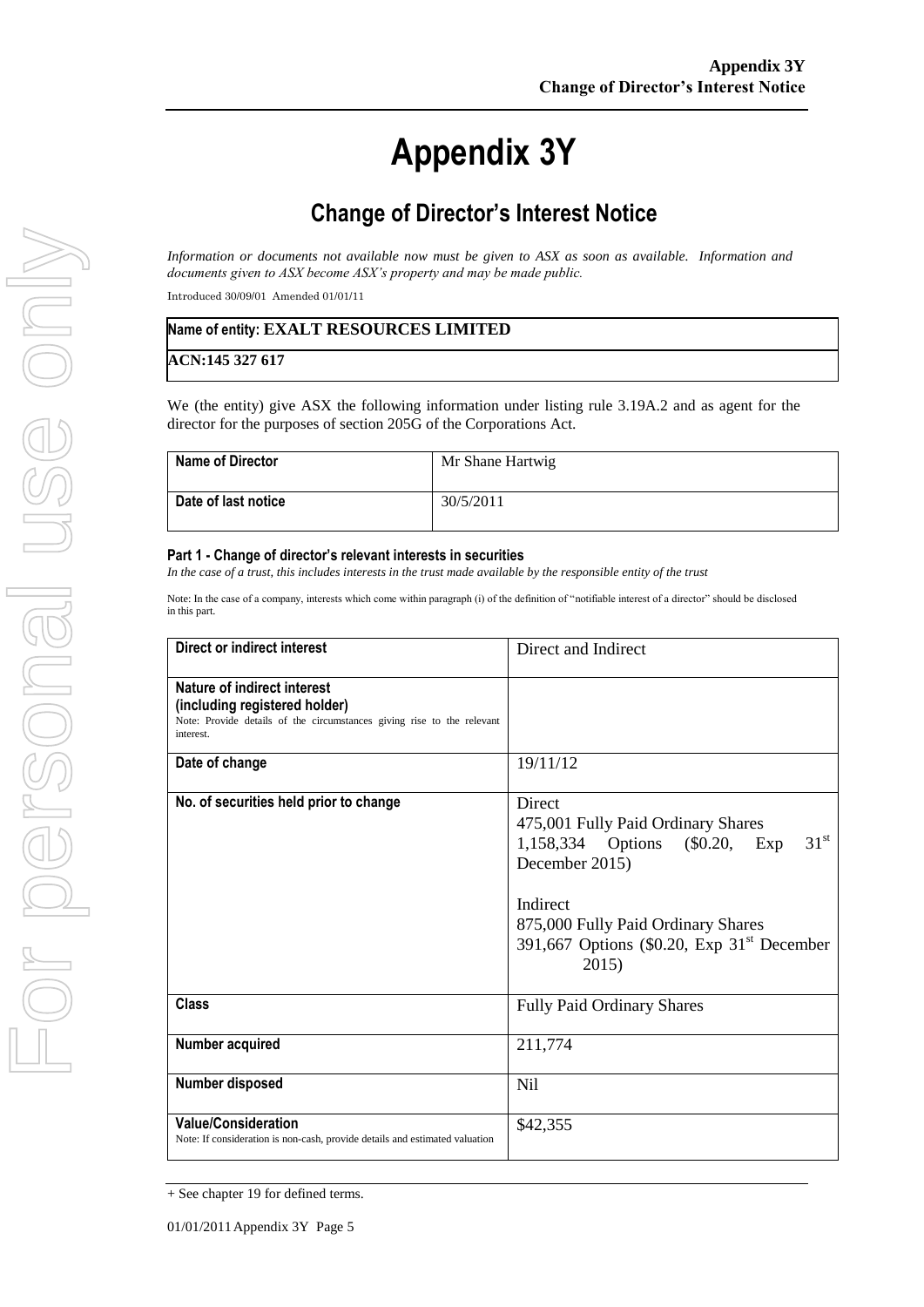| No. of securities held after change                                                                                                                 | Direct<br>475,001 Fully Paid Ordinary Shares                                         |  |
|-----------------------------------------------------------------------------------------------------------------------------------------------------|--------------------------------------------------------------------------------------|--|
|                                                                                                                                                     | 31 <sup>st</sup><br>1,158,334 Options (\$0.20,<br>Exp                                |  |
|                                                                                                                                                     | December 2015)                                                                       |  |
|                                                                                                                                                     | Indirect                                                                             |  |
|                                                                                                                                                     | 1,086,774 Fully Paid Ordinary Shares<br>391,667 Options (\$0.20, Exp $31st$ December |  |
|                                                                                                                                                     | 2015)                                                                                |  |
| Nature of change                                                                                                                                    | Subscription to Offer via Prospectus                                                 |  |
| Example: on-market trade, off-market trade, exercise of options, issue of<br>securities under dividend reinvestment plan, participation in buy-back |                                                                                      |  |
|                                                                                                                                                     |                                                                                      |  |
|                                                                                                                                                     |                                                                                      |  |

### **Part 2 – Change of director's interests in contracts**

Note: In the case of a company, interests which come within paragraph (ii) of the definition of "notifiable interest of a director" should be disclosed in this part.

| <b>Detail of contract</b>                                                                                                                                                   | N/A |
|-----------------------------------------------------------------------------------------------------------------------------------------------------------------------------|-----|
| Nature of interest                                                                                                                                                          | N/A |
| Name of registered holder<br>(if issued securities)                                                                                                                         | N/A |
| Date of change                                                                                                                                                              | N/A |
| No. and class of securities to which<br>interest related prior to change<br>Note: Details are only required for a contract in relation<br>to which the interest has changed | N/A |
| Interest acquired                                                                                                                                                           | N/A |
| Interest disposed                                                                                                                                                           | N/A |
| <b>Value/Consideration</b><br>Note: If consideration is non-cash, provide details and an<br>estimated valuation                                                             | N/A |
| Interest after change                                                                                                                                                       | N/A |

## **Part 3 –** +**Closed period**

| Were the interests in the securities or contracts detailed $\vert$ No |  |
|-----------------------------------------------------------------------|--|
| above traded during a <sup>+</sup> closed period where prior written  |  |
| clearance was required?                                               |  |

<sup>+</sup> See chapter 19 for defined terms.